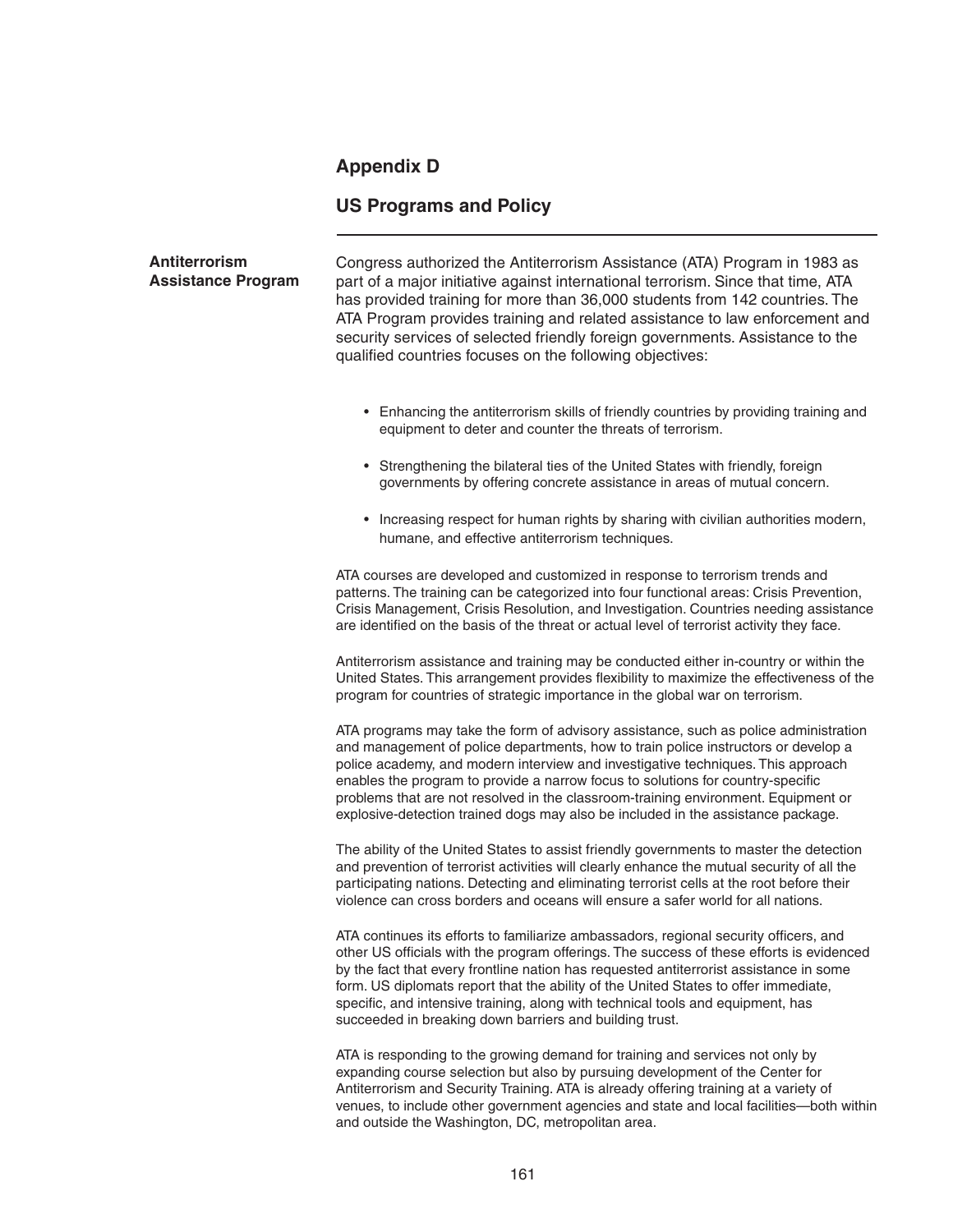# Building Counterterrorism Capacity

The Antiterrorism Assistance Program is a cooperative effort at the Department of State, which offers training and assistance to foreign law enforcement officials whose home countries are currently engaged in the war on terrorism. Employing policy guidance from the Coordinator for Counterterrorism, the Bureau of Diplomatic Security's Office of Antiterrorism Assistance implements and manages the program's operations. Well-trained and well-equipped foreign law enforcement officials are a key part of America's first line of defense against terrorism. This program expands the skills and abilities of foreign law enforcement officials through training courses designed to enhance their counterterrorism operational and tactical capability. Foreign law enforcement officials are trained in a wide variety of investigative, protection, and crisis response disciplines.

Over the past year recipients of this training around the world have successfully put their skills to use in capturing terrorists, investigating crime scenes, and rescuing hostages kidnapped by terrorists.

For example, in Indonesia throughout 2003, experienced Indonesian police officers received training in both investigative and response techniques to enhance their capabilities to combat terrorism. In July, 30 Indonesian National Police  $(INP)$  officers completed an intense 15-week counterterrorism investigation course sponsored by ATA. In October, 24 officers graduated from the Crisis Response (SWAT) course and 15 from the Explosive Incident Countermeasures course.

During the investigative course, instructors honed the analytical skills of the Indonesian police emphasizing the importance of forensic evidence in finding and stopping terrorists. The Indonesian officer-students enrolled in the three classes attended a state-of-the-art training school approximately 30 miles south of Jakarta, which is equipped with an ATA-funded "shoot house" for simulating hostage situations, a number of ranges and other facilities.

Graduates of these courses became the core members of the first national-level Indonesian National Police (INP) counterterrorism special detachment. This group was designated as "Special Detachment 88 Anti-Terror." The number "88," culturally a double lucky number in Indonesia, also represents a phonetic approximation of "ATA".

Equipped with these skills and working with other Indonesian police officials, Special Detachment 88 members have relentlessly investigated Jemaah Islamiya (JI) cells, conducted successful raids, and arrested key JI operatives.

Immediately after their graduation from the investigative course, the Indonesian police officers were called to investigate a bombing at the Indonesian Parliament. Due to their effective investigation, Special Detachment 88 members, along with others, were able to arrest two key bombing suspects a month later.

Special Detachment 88 members were also the first investigative responders to the scene of the Jakarta J.W. Marriott Hotel bombing on August 5th. Indonesian police, including Special Detachment members, nabbed key bombing suspects and alleged JI members in a resort town in Indonesia on October 28th. The suspects included Tohir, purported JI field commander and Ismail, the alleged buyer of the vehicle used in the bombing.

The Indonesia police continue to receive an array of ATA-sponsored training and equipment to better support them in fighting the scourge of terrorism at home and advance the progress of the global war on terrorism.

Also, in Colombia, this past August, U.S. and Colombian officials inaugurated an antikidnapping program in Facatativa, Colombia in conjunction with ATA sponsored anti-kidnapping training. Colombia's then- Minister of Defense, Marta Lucia Ramirez Rincon, together with U.S. Ambassador to Colombia William Wood and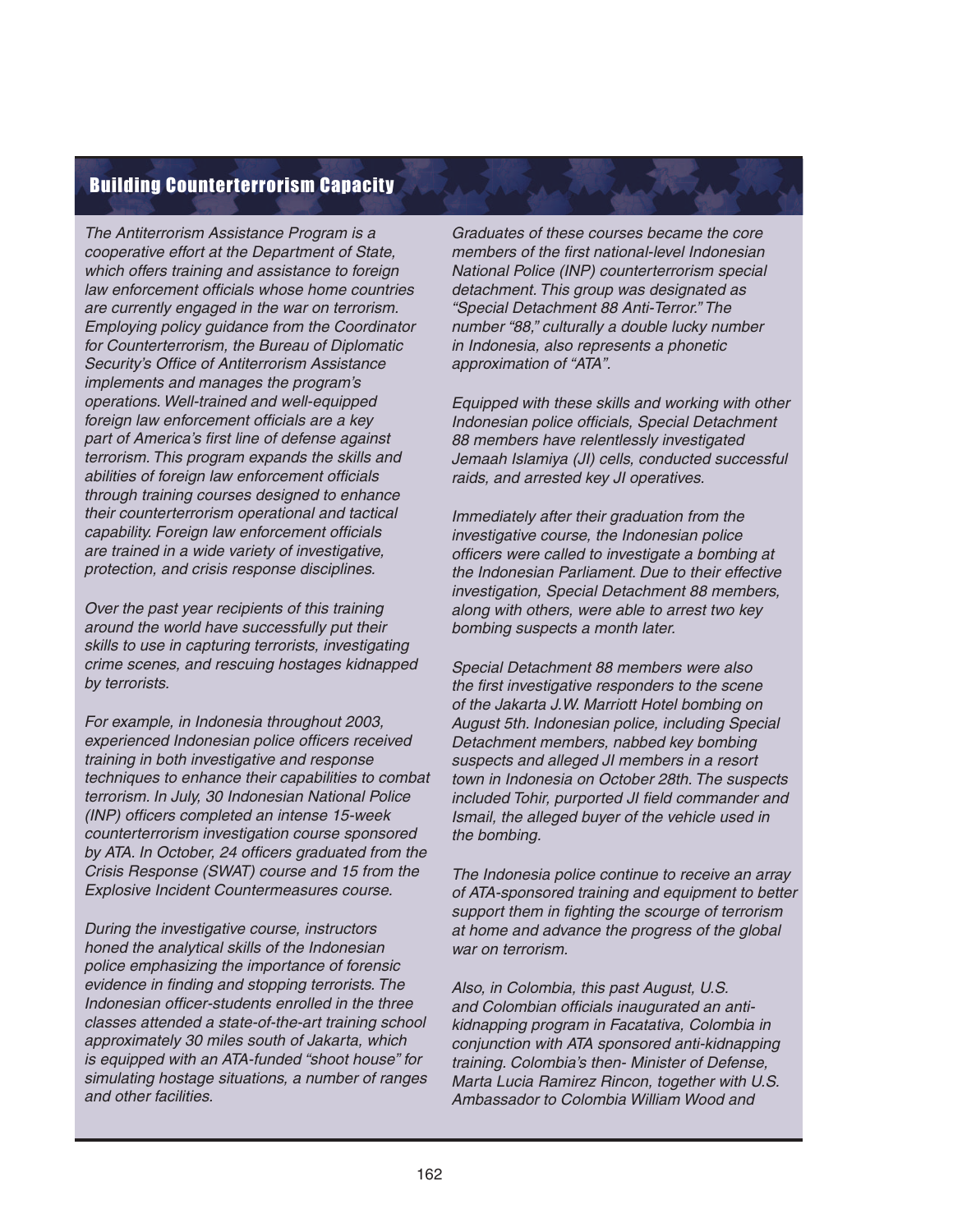# **Building Counterterrorism Capacity (continued)**

Coordinator for Counterterrorism Cofer Black participated in the opening of the program, which seeks to support Colombia's anti-kidnapping police and military units, known as GAULAs (Unified Action Groups for Personal Liberty), by providing them with specialized tactical training and equipment.

Colombia has the world's highest kidnapping rate. The country's three terrorist organizations (the FARC, ELN, and AUC) are responsible for more than half of the 12,000 kidnappings since 1996. The GAULAs were created to combat the growing threat of terrorist-related kidnappings. The three-pronged U.S.-sponsored anti-kidnapping assistance program was designed to strengthen Colombia's capability to deal with this threat by training and equipping the GAULA units; assisting in the formation of an interagency anti-kidnapping joint task force; and creating an integrated data automation system to consolidate, track, and analyze relevant information.

Recently, ATA trained GAULA units have successfully located and rescued three hostages and captured their terrorist kidnappers. On November 20th, GAULA units rescued Manuel Tequia Gonzales, a 61 year old owner of a transport company in Colombia, after 41 days in captivity. The hostage takers, one 54 year old male and one 32 year old female, were also captured during the rescue operation. The kidnappers, armed with a 38 revolver and two hand grenades at the time of their capture, were attached to the 53rd FARC front. With the skills acquired through ATA training, the GAULA units completed the entire rescue operation in 45 seconds with no injuries.

The same evening another GAULA unit rescued Grace Fener de Giraldo, a 61 year old housewife who had been in captivity for 12 days. Two females, each 23 years old, and one male, 20, all connected to the 51st FARC front, were holding Giraldo. The forces successfully rescued the her, without any injury, in 12 seconds.

At midnight, two days later, GAULA forces rescued Edgar Enrique Rodriguez Revelo, a 23 year-old medical student. During his 17 days in captivity, ELN kidnappers drugged Revelo to keep him subdued. His successful rescue operation lasted 30 seconds.

All of the rescue attempts, captured on video, showed well-trained, highly-skilled GAULAs, confident in their entry techniques and rescue capabilities.

Despite the early success of the GAULAs, terrorists continue to abduct civilians on a regular basis in Colombia. Currently 1468 Colombians and three Americans, captured in February, continue to be held by terrorist groups. Training and assistance, like that provided by ATA, will make the Colombian police forces better equipped, more efficient, and ultimately more successful in locating and rescuing hostages and capturing terrorists.

ATA training enhances the skills and abilities of those who are truly on the front lines in the war on terrorism around the world. International law enforcement officials, armed with effective skills and abilities, are the necessary foot soldiers crucial to bringing terrorists to justice.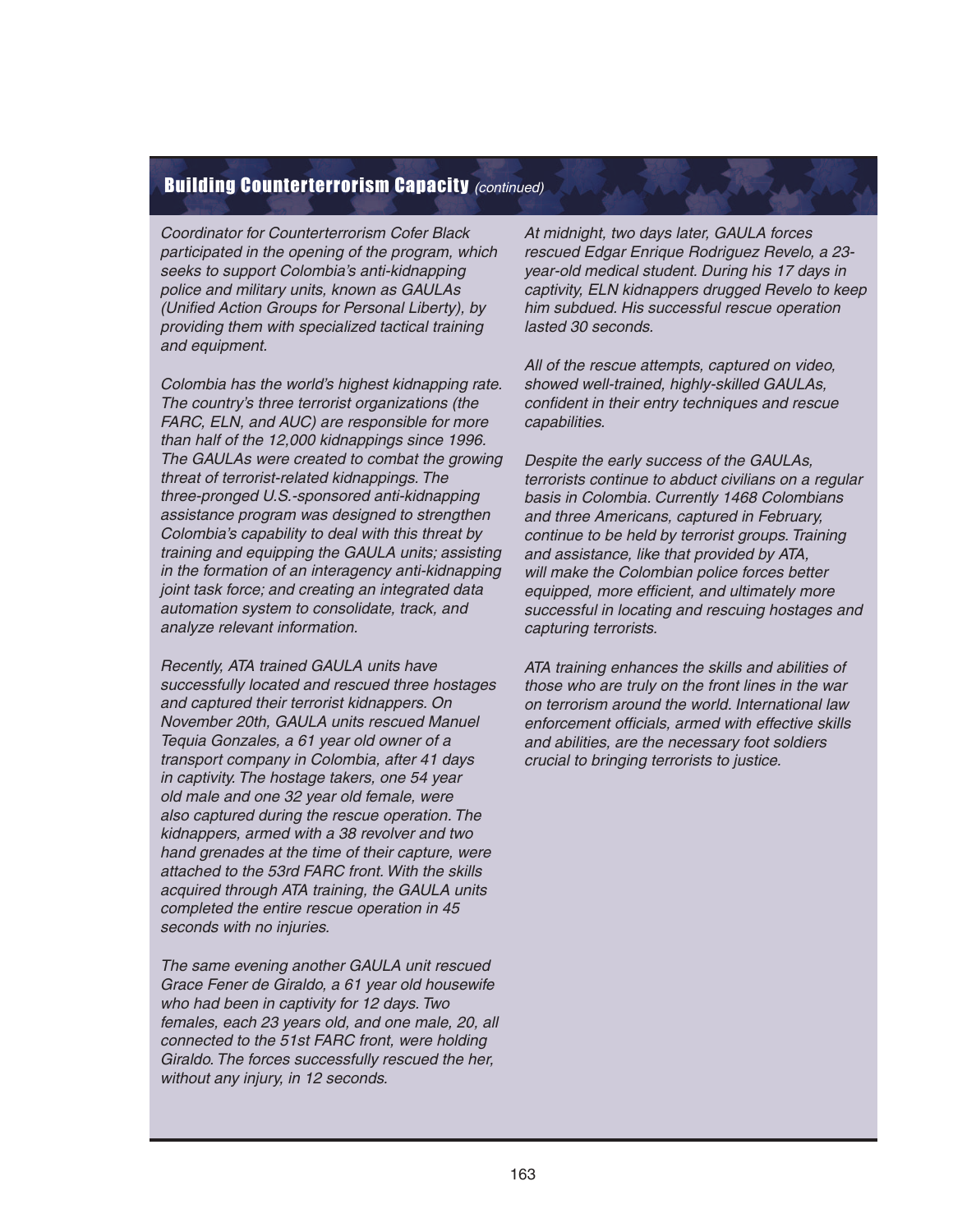| <b>Rewards for Justice</b><br>Program                                                    | The Rewards for Justice Program is one of the most valuable US Government assets<br>in the fight against international terrorism. Established by the 1984 Act To Combat<br>International Terrorism-Public Law 98-533-the Program is administered by the US<br>Department of State's Bureau of Diplomatic Security.                                                                                                                                                                                                                                                                                                                                                                                                                                                                                                                                                                                                          |
|------------------------------------------------------------------------------------------|-----------------------------------------------------------------------------------------------------------------------------------------------------------------------------------------------------------------------------------------------------------------------------------------------------------------------------------------------------------------------------------------------------------------------------------------------------------------------------------------------------------------------------------------------------------------------------------------------------------------------------------------------------------------------------------------------------------------------------------------------------------------------------------------------------------------------------------------------------------------------------------------------------------------------------|
|                                                                                          | Under the Program, The Secretary of State may offer rewards of up to \$5 million for<br>information that prevents or favorably resolves acts of international terrorism against<br>US persons or property worldwide. Rewards may also be paid for information leading to<br>the arrest or conviction of terrorists attempting, committing, and conspiring to commit—<br>or aiding and abetting in the commission of-such acts.                                                                                                                                                                                                                                                                                                                                                                                                                                                                                              |
|                                                                                          | The USA Patriot Act of 2001 authorizes the Secretary to offer or pay rewards of greater<br>that \$5 million if he determines that a greater amount is necessary to combat terrorism<br>or to defend the United States against terrorist acts. Secretary Powell has authorized<br>a reward of up to \$25 million for the information leading to the capture of Usama Bin<br>Ladin and other key al-Qaida leaders.                                                                                                                                                                                                                                                                                                                                                                                                                                                                                                            |
|                                                                                          | In November 2002, the State and Treasury Departments announced a \$5 million<br>rewards program that will pay for information leading to the disruption of any terrorism<br>financing operation.                                                                                                                                                                                                                                                                                                                                                                                                                                                                                                                                                                                                                                                                                                                            |
|                                                                                          | Diplomatic Security has fully supported the efforts of the private business sector and<br>citizens to establish a Rewards for Justice fund, a nongovernmental, nonprofit 501<br>C (3) charitable organization administered by a group of private US citizens. One<br>hundred percent of all donated funds will be used to supplement reward payments<br>only. Diplomatic Security has forged a strong relationship with the private business and<br>US citizen representatives of the Rewards for Justice Fund. Diplomatic Security has<br>embarked on a much closer relationship with the US public and private businesses?<br>in the US Government's continuing efforts to bring those individuals responsible for<br>the planning of the September 11 attacks to justice and to prevent future international<br>terrorist attacks against the Untied States at home or abroad.                                           |
|                                                                                          | Since its inception, the Rewards for Justice Program has been very effective. In the<br>past seven years, the Secretary of State has authorized payments for more than \$52<br>million to 33 people who provided credible information that put terrorists behind bars or<br>prevented acts of international terrorism worldwide. The program played a significant<br>role in the arrest of international terrorist Ramzi Yousef, who was convicted in the 1993<br>bombing of the World Trade Center and most recently in the efforts to locate Uday and<br>Qusay Hussein.                                                                                                                                                                                                                                                                                                                                                   |
| <b>International Terrorism:</b><br><b>US Hostages and US</b><br><b>Government Policy</b> | The US Government will make no concessions to individuals or groups holding official<br>or private US citizens hostage. The United States will use every appropriate resource<br>to gain the safe return of US citizens who are held hostage. At the same time, it is US<br>Government policy to deny hostage takers the benefits of ransom, prisoner releases,<br>policy changes, or other acts of concession.                                                                                                                                                                                                                                                                                                                                                                                                                                                                                                             |
|                                                                                          | <b>Basic Premises</b><br>It is internationally accepted that governments are responsible for the safety and<br>welfare of persons within the borders of their nations. Aware of both the hostage<br>threat and public security shortcomings in many parts of the world, the United States<br>has developed enhanced physical and personal security programs for US personnel<br>and established cooperative arrangements with the US private sector. It has also<br>established bilateral assistance programs and close intelligence and law enforcement<br>relationships with many nations to prevent hostage-taking incidents or resolve them in<br>a manner that will deny the perpetrators benefits from their actions. The United States<br>also seeks effective judicial prosecution and punishment for hostage takers victimizing<br>the US Government or its citizens and will use all legal methods to these ends, |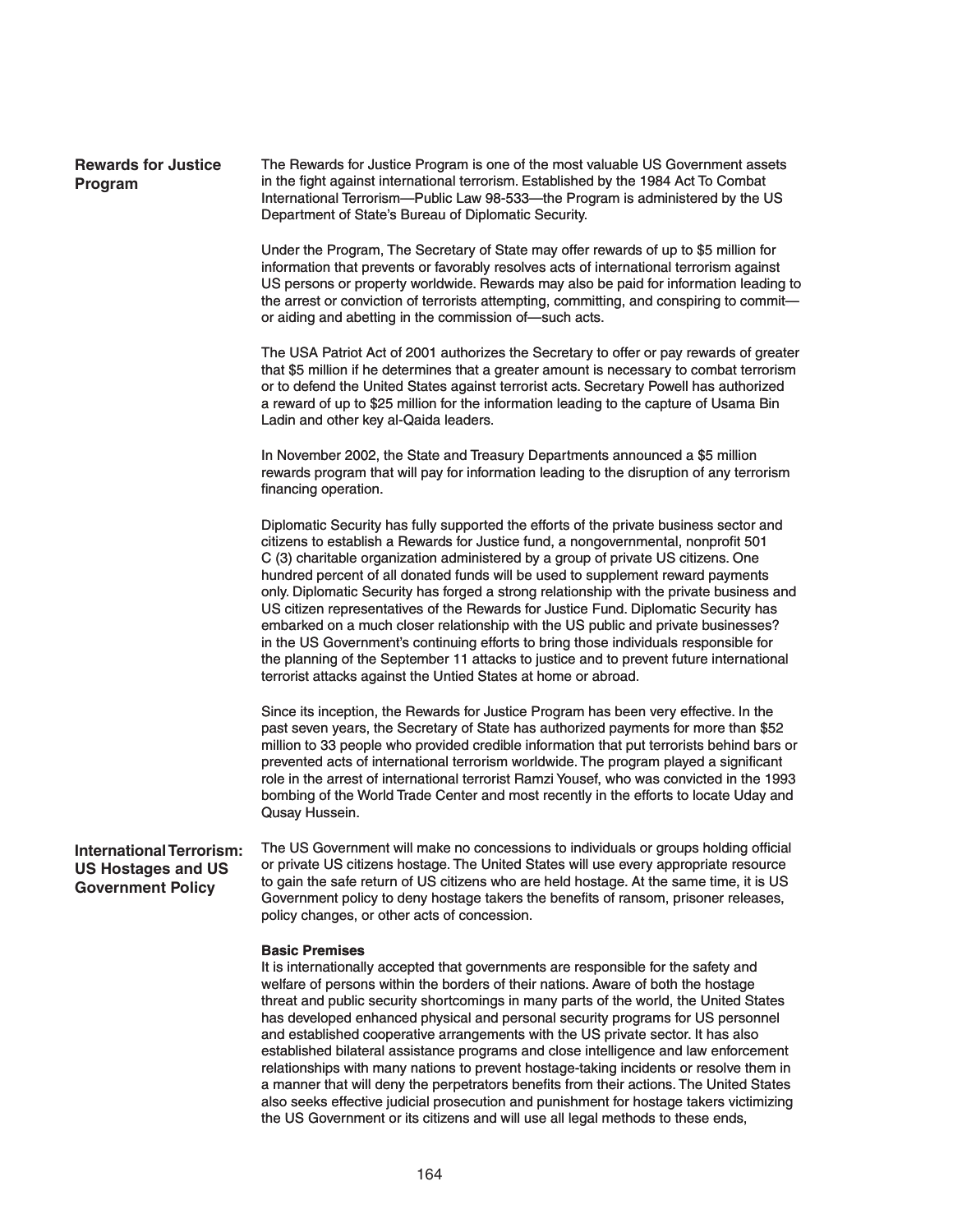including extradition. US policy and goals are clear, and the US Government actively pursues them alone and in cooperation with other governments.

#### **US Government Responsibilities When Private US Citizens Are Taken Hostage**

On the basis of past experience, the US Government concluded that making concessions that benefit hostage takers in exchange for the release of hostages increased the danger that others will be taken hostage. US Government policy is, therefore, to deny hostage takers the benefits of ransom, prisoner releases, policy changes, or other acts of concession. At the same time, the US Government will make every effort—including contact with representatives of the captors—to obtain the release of hostages without making concessions to the hostage takers.

Consequently, the United States strongly urges US companies and private citizens not to accede to hostage-taker demands. It believes that good security practices, relatively modest security expenditures, and continual close cooperation with Embassy and local authorities can lower the risk to US citizens living in high-threat environments.

The US Government is concerned for the welfare of its citizens but cannot support requests that host governments violate their own laws or abdicate their normal enforcement responsibilities.

If the employing organization or company works closely with local authorities and follows US policy, US Foreign Service posts can be involved actively in efforts to bring the incident to a safe conclusion. This includes providing reasonable administrative services and, if desired by local authorities and the US entity, full participation in strategy sessions. Requests for US Government technical assistance or expertise will be considered on a case-by-case basis. The full extent of US Government participation must await an analysis of each specific set of circumstances.

The host government and the US private organizations or citizen must understand that if they wish to follow a hostage-resolution path different from that of US Government policy, they do so without US Government approval. In the event a hostage-taking incident is resolved through concessions, US policy remains steadfastly to pursue investigation leading to the apprehension and prosecution of hostage takers who victimize US citizens.

#### **Legal Caution**

Under current US law, 18 USC 1203 (Act for the Prevention and Punishment of the Crime of Hostage-Taking, enacted October 1984 in implementation of the UN convention on hostage taking), seizure of a US citizen as a hostage anywhere in the world is a crime, as is any hostage-taking action in which the US Government is a target or the hostage taker is a US national. Such acts are, therefore, subject to investigation by the Federal Bureau of Investigation and to prosecution by US authorities. Actions by private persons or entities that have the effect of aiding or abetting the hostage taking, concealing knowledge of it from the authorities, or obstructing its investigation may themselves be in violation of US law.

The US Government has established four primary counterterrorism lists to serve as tools in the fight against terrorism: The State Sponsors of Terrorism, Foreign Terrorist Organizations (FTO), Executive Order 13224, and the Terrorist Exclusion List (TEL). Each list has its individual mechanisms, but they all serve to prevent terrorism, punish terrorists and their supporters, and pressure changes in the behavior of designated states and groups.

Because these lists are a means to fight terrorism rather than an end in themselves, they are not designed or intended to be immutable. The US Government encourages states and organizations to take the necessary actions to get out of the terrorism

**US Terrorism Lists: Prevention, Punishment, and Pressure**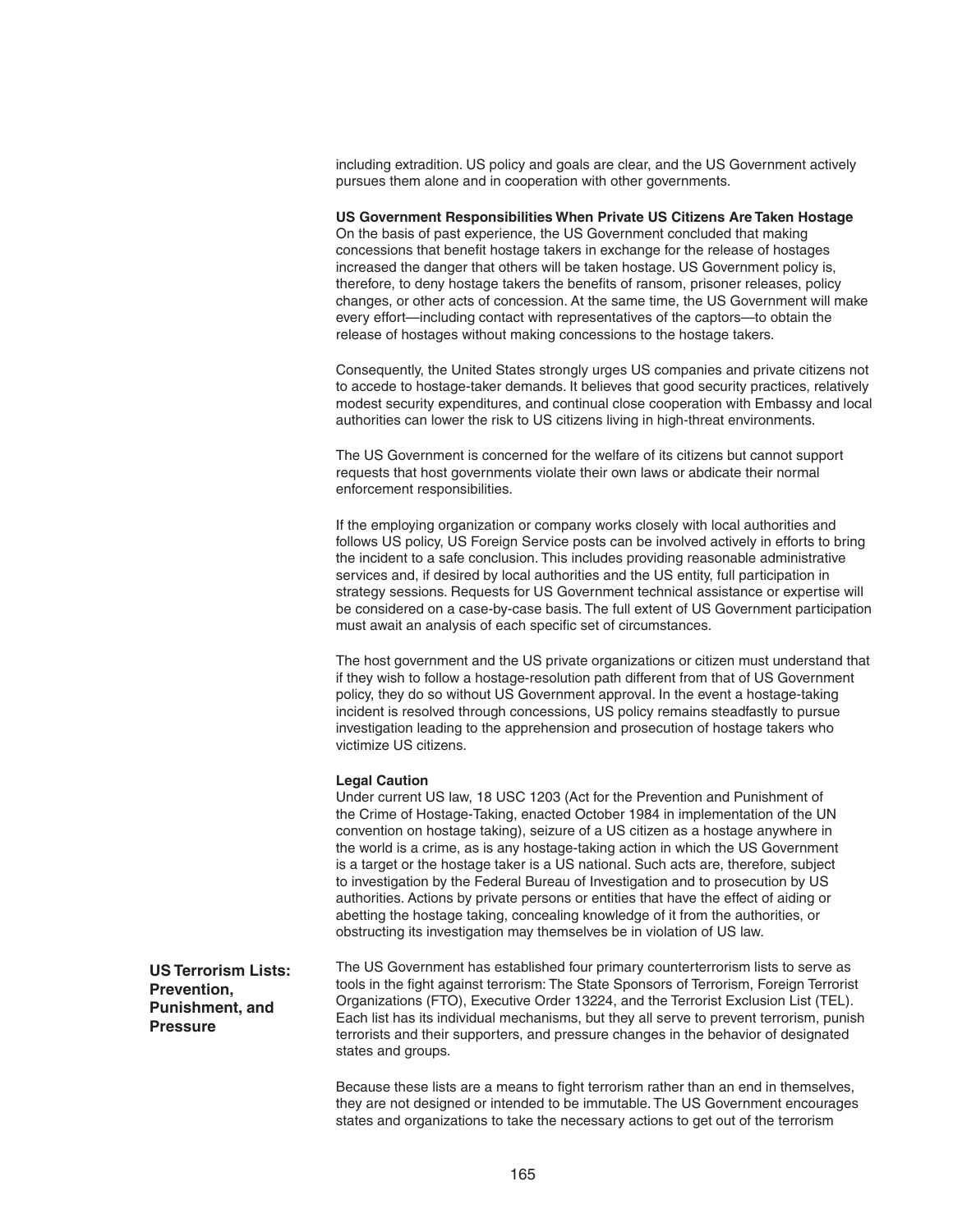business. The bar for a state or group being removed from a terrorism list is and must be high—it must end all involvement in any facet of terrorism, including passive support, and satisfy all US Government counterterrorism concerns.

### **State Sponsors of Terrorism**

The Secretary of State is authorized to designate a government as a state sponsor of terrorism if that government "has repeatedly provided support for acts of international terrorism." United States law requires the imposition of various sanctions on a state so designated. A number of US laws and sanctions affect countries whose governments have been designated as state sponsors of terrorism. The four main categories of sanctions include a ban on arms-related exports and sales; restrictions on exports of dual use items; prohibitions on official US Government economic assistance (except humanitarian assistance), including a requirement that the US Government oppose multilateral bank assistance; and imposition of miscellaneous trade and other restrictions, including a prohibition on imports and liability in US courts for officials of that country that engage in terrorist activity. Inclusion on the State Sponsors of Terrorism list also targets a country for other sanctions laws that penalize persons and countries engaging in certain trade with state sponsors. Currently, there are seven countries on the list: Cuba, Iran, Iraq, Libya, North Korea, Sudan, and Syria. (Although Iraq remains a designated state sponsor, sanctions against Iraq have been suspended. Iraq can be removed from the list once it has a government in place that pledges not to support acts of terrorism.)

## **Foreign Terrorist Organizations**

The Secretary of State is authorized to designate as foreign terrorist organizations (FTOs) groups that conduct terrorism and threaten the interests of the United States. Designation allows the US Government to block designees' assets in US financial institutions, criminalize witting provision of material support to designated groups, and block visas for members of FTOs without having to show that the individual was involved in specific terrorist activities. FTO designation also sends a strong signal that any group that engages in terrorism—regardless of its purported goals—will be condemned and penalized for its actions. (The list of FTOs can be found in Appendix B.)

#### **Executive Order 13224: Terrorist Financing**

President Bush signed Executive Order 13224 on 23 September 2001, giving the US Government a strong tool for eliminating the financial supporters and networks of terrorism. EO 13224 enables the US Government to block designees' assets in any financial institution in the United States or held by any US person. It also expands government authority to permit the designation of individuals and organizations that provide support or financial or other services to, or associate with, designated terrorists. EO 13224 designations have allowed the USG, as well as Coalition partners acting in concert, to block tens of millions of dollars intended to bankroll the murderous activities of al-Qaida and other terrorist groups.

**Patriot USA Act: Terrorist Exclusion List**

On 26 October 2001, President Bush signed into law a comprehensive counterterrorism bill (Public Law 107-56, also known as USA PATRIOT). The new law strengthened enforcement tools and made improvements to the last major terrorism bill, the Antiterrorism and Effective Death Penalty Act of 1996. The USA Patriot Act also created a Terrorist Exclusion List (TEL) with immigration consequences for groups named therein. Designation on the TEL allows the US Government to exclude or deport aliens who provide material assistance to, or solicit it for, designated organizations, giving the Department of State and US law enforcement agencies a critical tool for bolstering homeland security.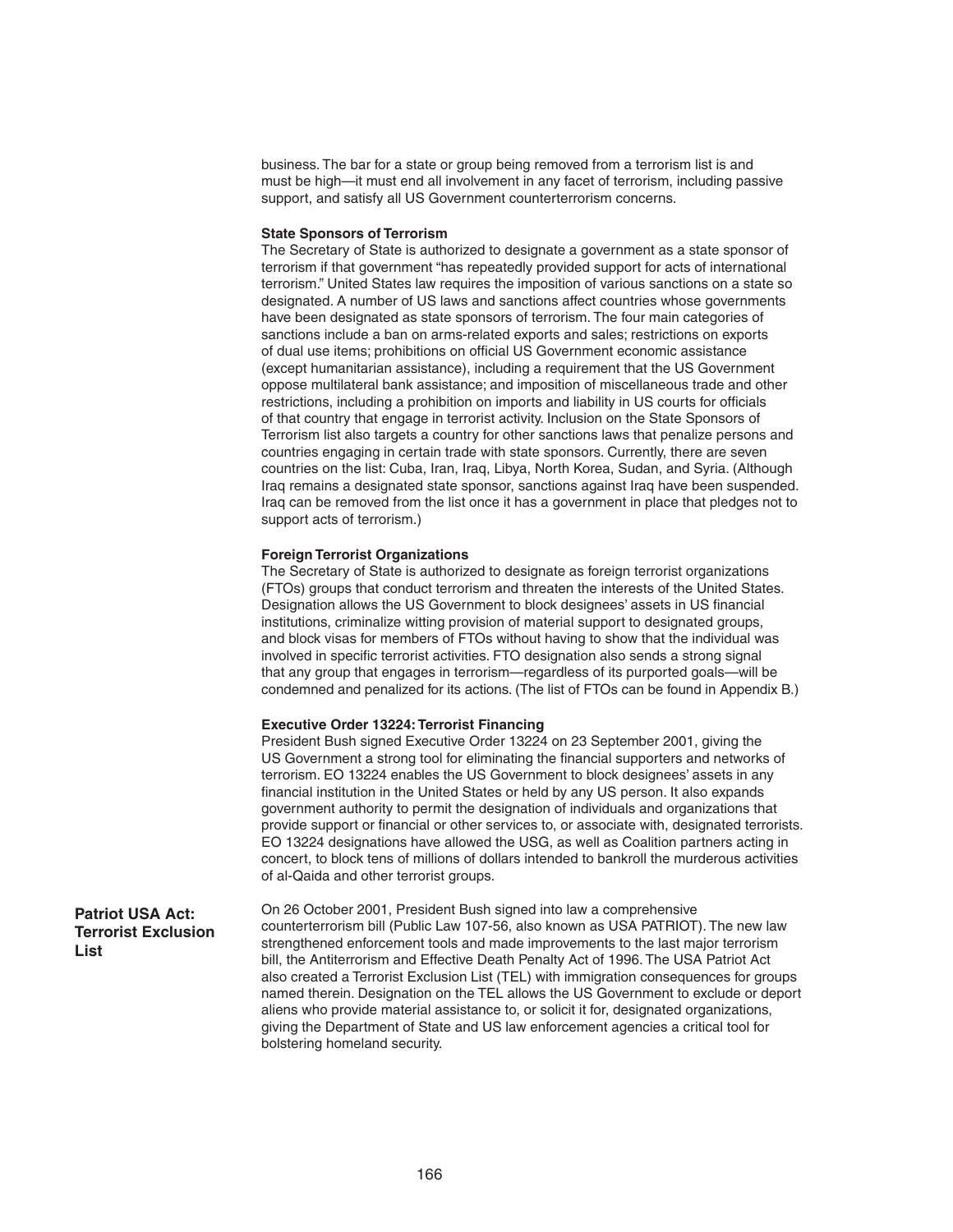**Terrorist Exclusion List Designees: 5 December 2001**

#### **The TEL designees are as follows:**

- al-Ittihad al-Islami (AIAI)
- al-Wafa al-Igatha al-Islamia
- 'Asbat al-Ansar
- Darkazanli Company
- Salafist Group for Preaching (Call) and Combat (GSPC)
- Islamic Army of Aden
- Libyan Islamic Fighting Group
- Maktab al-Khidamat
- al-Hamati Sweets Bakeries
- al-Nur Honey Center
- al-Rashid Trust
- al-Shifa Honey Press for Industry and Commerce
- Jaish-e-Mohammed
- Jamiat al-Ta'awun al-Islamiyya
- Alex Boncayao Brigade (ABB)
- Army for the Liberation of Rwanda (ALIR)–a.k.a. Interahamwe, Former Armed Forces (EX-FAR)
- First of October Antifascist Resistance Group (GRAPO)–a.k.a. Grupo de Resistencia Anti-Fascista Premero de Octubre
- Lashkar-e-Tayyiba (LT)–a.k.a. Army of the Righteous
- Continuity Irish Republican Army (CIRA)–a.k.a. Continuity Army Council
- Orange Volunteers (OV)
- Red Hand Defenders (RHD)
- New People's Army (NPA)
- People Against Gangsterism and Drugs (PAGAD)
- Revolutionary United Front (RUF)
- al-Ma'unah